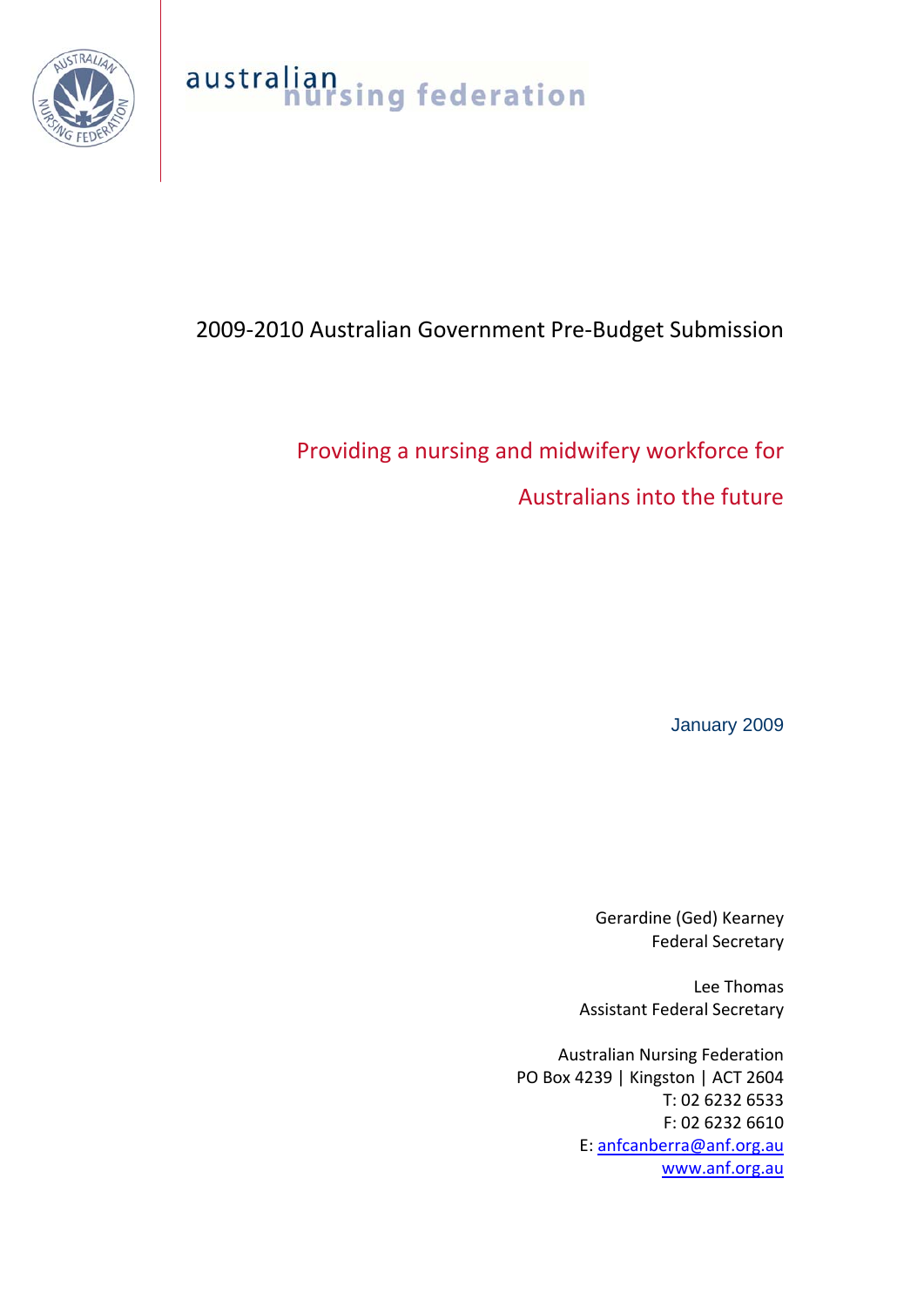The Australian Nursing Federation (ANF) is the national union for nurses and midwives with Branches in each state and territory in Australia. The ANF is also the largest professional nursing organisation in Australia. The ANF's core business is the industrial and professional representation of nurses and midwives in Australia.

The ANF's 170,000 members are employed in a wide range of enterprises in urban, rural and remote locations in the public, private and aged care sectors, including hospitals, health services, schools, universities, the armed forces, statutory authorities, local government, offshore territories and industries.

The ANF participates in the development of policy in nursing and midwifery, nursing and midwifery regulation, health, community services, veterans' affairs, education, training, occupational health and safety, industrial relations, immigration and law reform.

The ANF has prepared a series of funding proposals that we consider essential to address long term reform of the Australian health and aged care sectors. Nurses and midwives are the backbone of service provision in health and aged care. Long term reform in the health and aged care sectors will not succeed without the provision of a vigorous, highly educated and skilled nursing and midwifery workforce.

These recommendations are put forward for the consideration of Government in the context of the federal budget. The ANF would be pleased to have further discussion or provide additional information if necessary.

Gerardine (Ged) Kearney **Base Contract Contract Contract Contract Contract Contract Contract Contract Contract Contract Contract Contract Contract Contract Contract Contract Contract Contract Contract Contract Contract Con** 

Federal Secretary **The Secretary Contract Secretary Assistant Federal Secretary**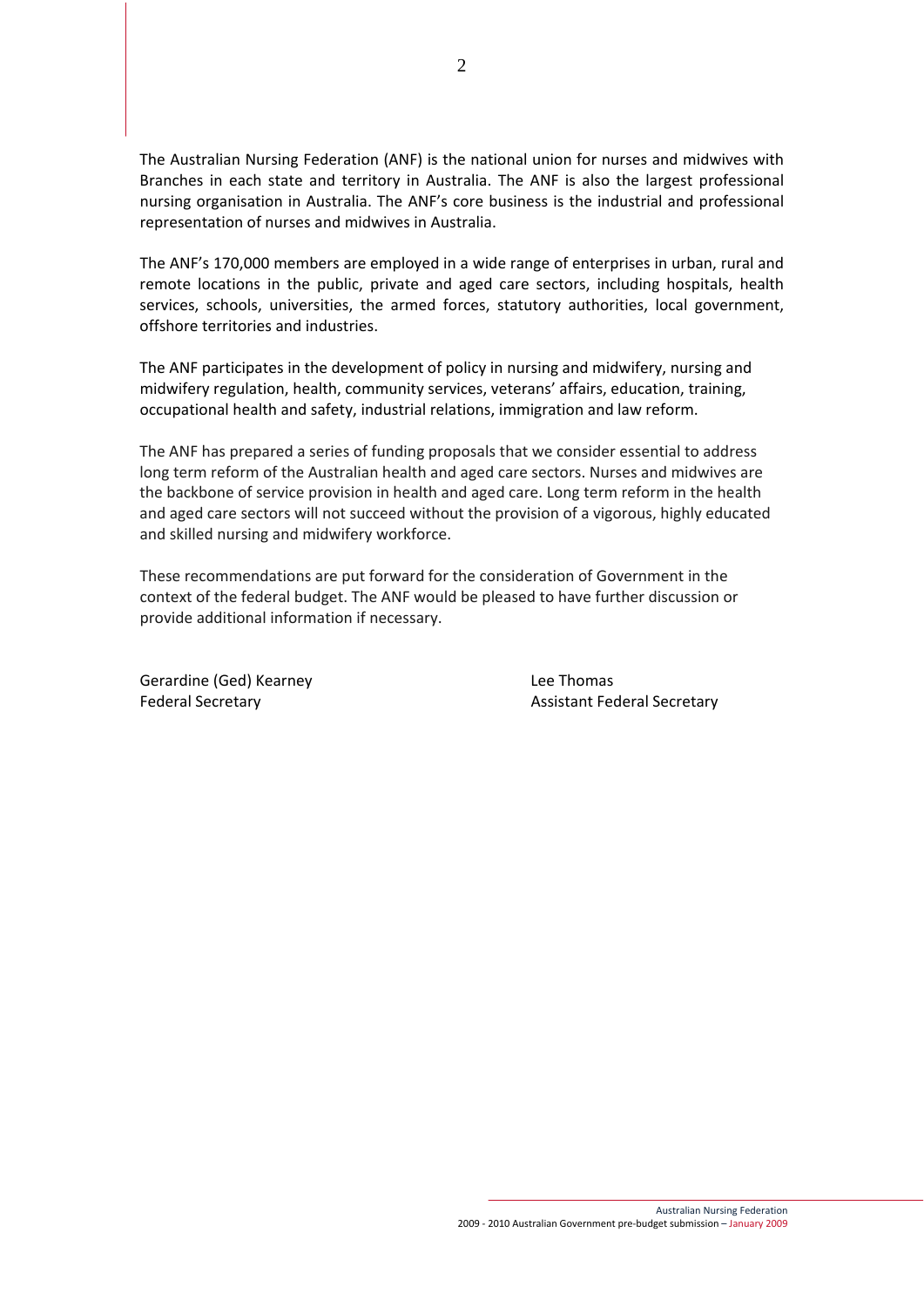#### <span id="page-2-1"></span>**1. The Nursing Workforce**

1.1 Additional postgraduate mental health nursing scholarships:

#### **Proposal**

The number of postgraduate mental health nursing education scholarships is increased and the quantum of funds available for each scholarship is also increased to reflect the true costs to the student.

#### **Cost Implications**

Postgraduate diploma and Masters' courses for mental health nurses and midwives generally cost around \$15,000 per annum. An additional 50 scholarships provided in mental health nursing would cost \$750,000 dollars annually.

#### **Rationale**

Current scholarships do not reflect the true costs of postgraduate education which are prohibitive for nurses. The number of available scholarships is also inadequate, as current scholarship schemes are oversubscribed, with many more eligible applicants than available places.

Poor access to the funds necessary for nurses to undertake postgraduate education limits their opportunity to upgrade their skills, exacerbates workforce shortages, and ultimately threatens the quality and safety of care to the Australian community.

<span id="page-2-0"></span>1.2 Scholarships for nurses and midwives to attain the level of nurse practitioners:

#### **Proposal**

A further 50 scholarships are made available by the federal government to assist nurses to undertake post graduate qualifications leading to endorsement as a nurse practitioner.

#### **Cost Implications**

To achieve nurse practitioner status, nurses must achieve at least a Masters at a cost of around \$15,000 per annum for an average of two years. The federal government should fully fund at a minimum a total of 70 scholarships (50 in addition to the current 20) offered to the value of \$15,000 per annum for two years with a total cost of \$2.1 million to assist nurses with their study and encourage them to pursue this vital role.

#### **Rationale**

Although the ANF welcomes the 2008 announcement of 20 nurse practitioner scholarships, to acknowledge and fully utilize the benefits nurse practitioners bring to Australia's health system and to encourage nurses to further their skills and qualifications to the level of the nurse practitioner, there should be an increase in the number of scholarships.

Nurse practitioners bring proven benefits to the productivity and efficacy of health care delivery by bringing people access to safe, competent, quality care across all health sectors and geographical areas. There are still many Australians who are unable to receive early and preventative health care ‐ the need for more nurse practitioners is still critical.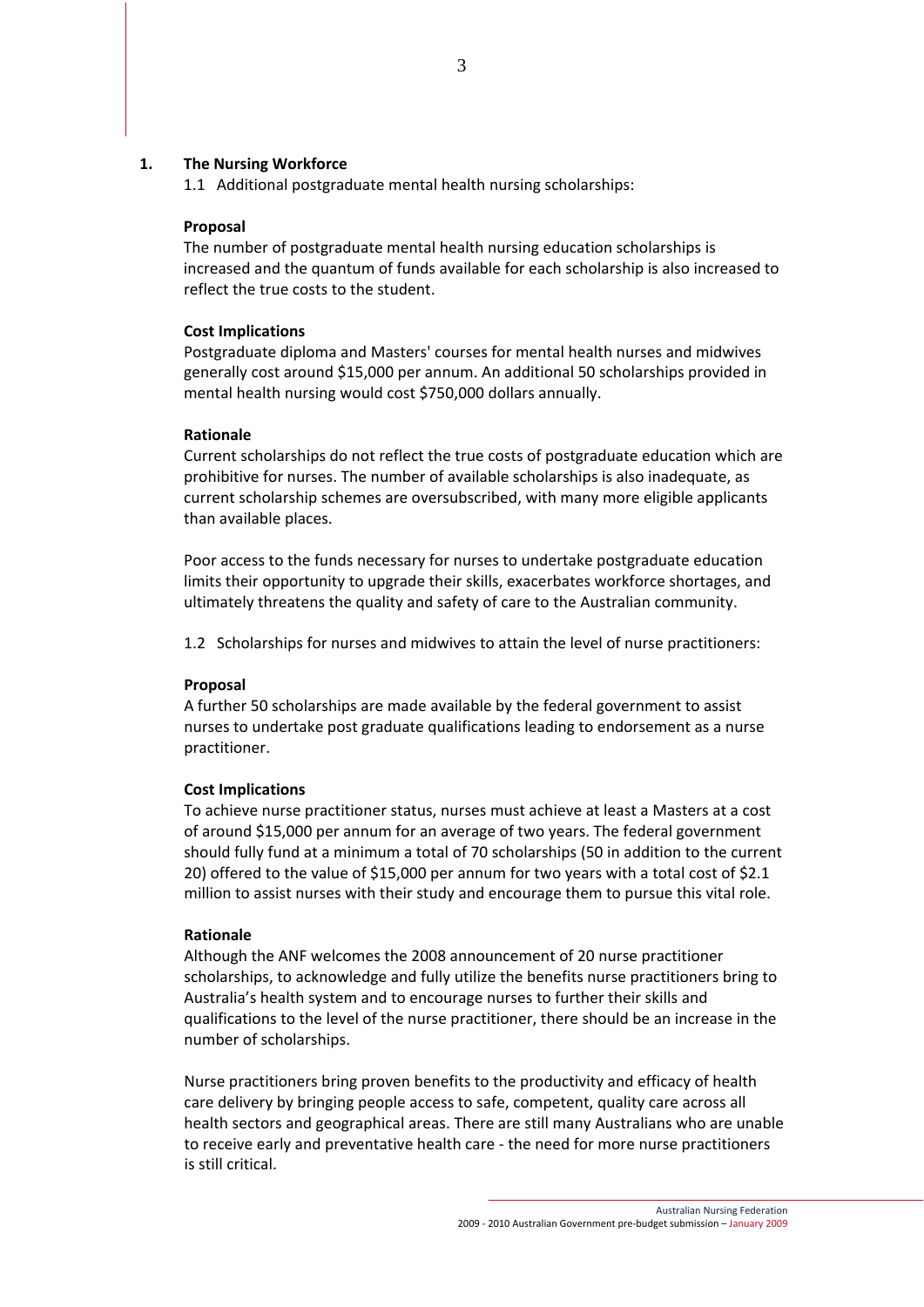Federally funded scholarships would reduce the financial burden facing nurses interested in becoming nurse practitioners, being a positive step in encouraging nurses to attain the Masters qualifications necessary for endorsement as a nurse practitioner.

1.3 Access to Pharmaceutical Benefits Scheme (PBS) and rebates for referrals and diagnostics for those patients under the care of nurse practitioners:

#### **Proposal**

That the federal government extend to endorsed nurse practitioners, prescriptions under the PBS and rebates to referrals and diagnostics, to enable access to comprehensive health care for all those receiving the care of a nurse practitioner.

The federal government should include in this a comprehensive community information and education campaign to ensure the Australian community and health professionals understand and can benefit from improvement in access to nurse practitioner led health care in a range of settings.

#### **Cost Implications**

Any cost implications of this process would be balanced by the benefits brought about by improved access to health care; including:

- quality chronic health management;
- timely treatment; and
- prevention of illness including serious conditions requiring hospitalisation.

#### **Rationale**

The role of nurse practitioner is vital to improve efficiency in all areas of health and alleviate some of the current pressure on public hospitals. The nurse practitioner role has been shown to improve community access to health care, particularly in areas of need like aged care, rural and remote health, palliative care and mental health.

Currently those people receiving care from a nurse practitioner cannot claim rebates on any pharmaceuticals, diagnostic tests or referrals ordered – despite the nurse practitioners' endorsement to do so. The cost incurred is a barrier to access and creates additional inconvenience for the community.

#### **2. Aged Care**

2.1 Achieving Wage Parity

#### **Proposal**

The federal government provide dedicated funding to close the wages gap between nurses working in residential aged care facilities and nurses working in other sectors, such as the public and private acute sectors and implement a mechanism to ensure that the dedicated funding is used solely to close the wages gap.

#### **Cost Implications**

\$409 million (see Attachment A).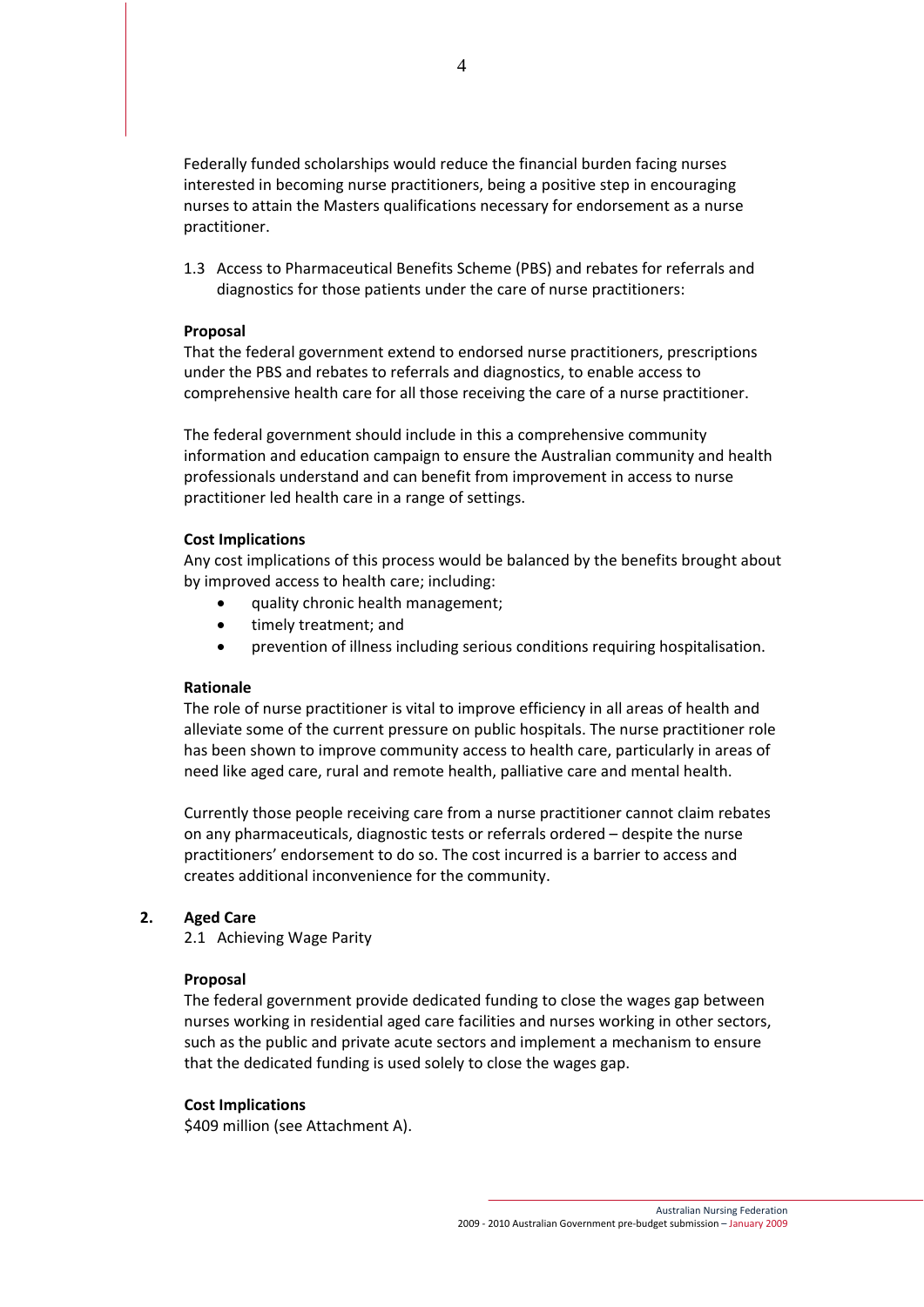#### **Rationale**

The Australian Nursing Federation (ANF) supports the principle objective of establishing and implementing a national wages benchmark in residential aged care that provides comparative wage rates between nursing and care staff working in residential aged care and nursing and care staff working in the public and private acute care sector<sup>[i](#page-2-0)</sup>.

The levels of remuneration and conditions of employment of qualified nurses and care staff in residential aged care are fundamental to the ability of employers in the sector to recruit and retain qualified nursing and care staff. To attract and retain appropriate levels of qualified nursing and care staff in the sector, the wages and employment conditions must be comparable to other sectors competing for staff.

Accountability mechanisms must be developed to prevent the diversion of funding away from closing the wages gap. The accountability mechanisms must be sufficient to ensure that staffing and skills mix levels in residential aged care facilities are maintained at a minimum standard that is not compromised by payment of public and private acute care sector benchmark wages.

Access to the salary supplementary funding must require the employer to enter into collective wage agreements which establishes and maintains public and private acute sector benchmark wages and which commits the parties to achieving best practice in accreditation and quality of care outcomes.

2.2 Developing an Effective Aged Care Staffing Tool

#### **Proposal**

The federal government provide dedicated funding to enable the ANF to develop an effective aged care staffing tool based on the Aged Care Funding Instrument (ACFI) tool already utilised.

#### **Cost Implications**

The ANF is currently working with other parties and firm costings will be available shortly however, it is estimated the costs will be in the vicinity of \$300,000.

#### **Rationale**

To maintain a healthy older population in Australia the ANF recognises that the sector must be adequately staffed.

Fortunately, older Australians are able to stay at home for longer. As a result, 70% of those people admitted to nursing homes require high level care<sup>[ii](#page-2-1)</sup>. Given the high level of care needs, it is concerning that Australia does not yet have an adequate staffing tool available in community or residential aged care.

It is imperative that mechanisms are developed to ensure appropriate staffing levels and skills mix required to meet nursing care needs in this sector. Those mechanisms must be sufficient to make certain that staffing and skills mix in nursing homes are maintained at a minimum standard guaranteeing that safe, quality nursing care is delivered to all older Australians.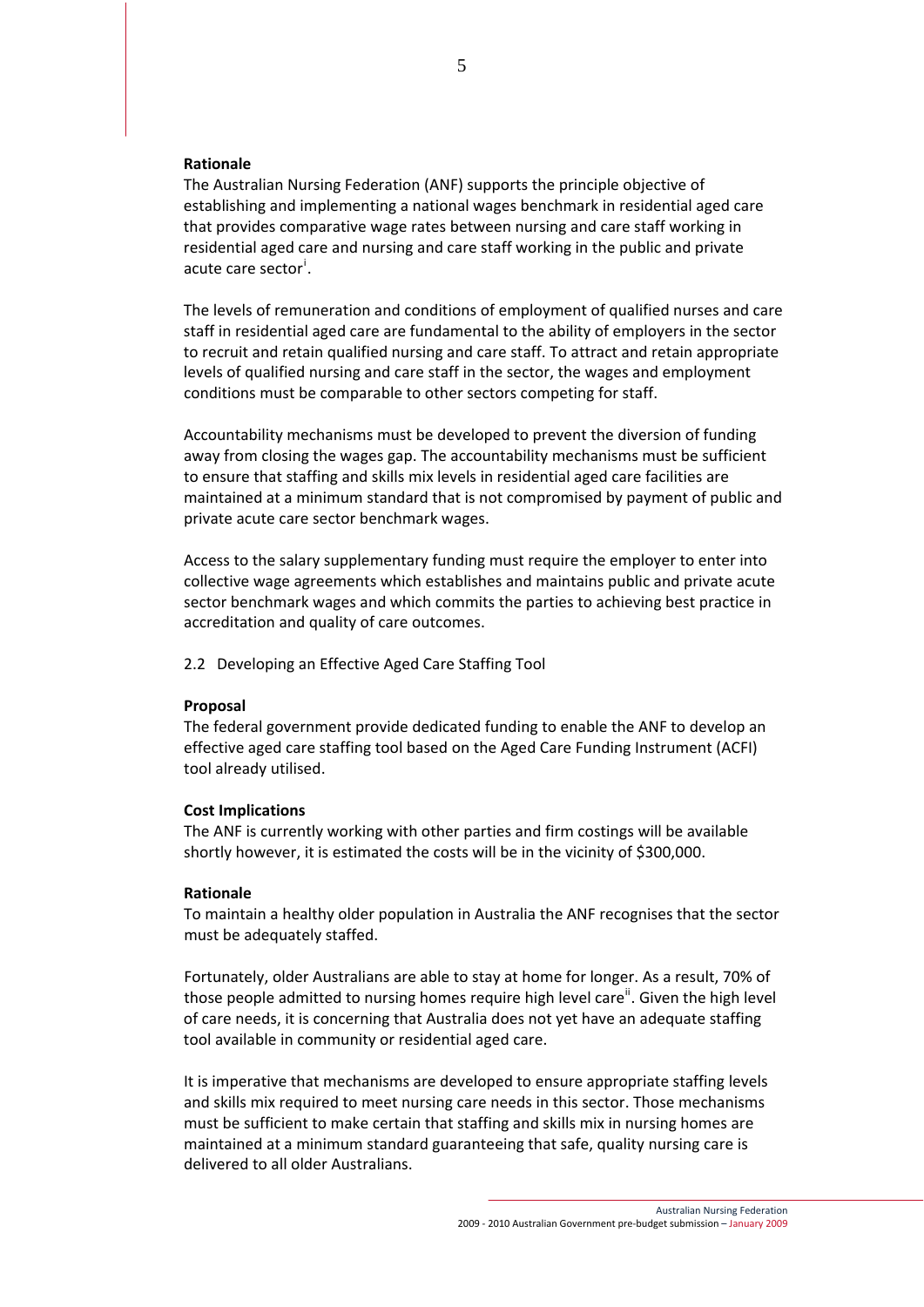#### **3. Occupational Health and Safety**

National Health Workforce Violence Study

#### **Proposal**

A national scoping study be funded from which strategies be developed to reduce the incidence of violence and aggression toward nurses in the workplace.

#### **Cost Implications**

The cost will be \$300,000 over two years, which includes the employment of a research assistant (0.4 FTE).

#### **Rationale**

There is significant evidence that nurses experience a high level of violence in their workplaces<sup>"</sup>. Two thirds of nurses in a Tasmanian study reported having experienced workplace violence and more than 30,000 nurses surveyed in Queensland reported workplace violence had increased in all public, pr[iv](#page-2-1)ate and aged care sectors<sup>iv</sup>.

Nurses have repeatedly been identified as the occupational group most at risk of [v](#page-2-1)iolence in the workplace in Australia<sup>v</sup>. Recent Australian research shows large numbers of nurses are regularly exposed to verbal and physical violence.

This can adversely impact on the quality of care provided to patients and result in nurses leaving the profession, compounding existing nursing workforce shortages. However, despite the extensive evidence that violence is a significant problem for nurses there has been no national study on the nature and extent of violence experienced by nurses in the workplace. This hampers the development of effective national policies to reduce the level of violence experienced by nurses and make the workplace a safer environment for nurses, other health care workers and patients.

The ANF proposes a national scoping study on violence in the health sector. This study would provide a comprehensive picture of the level and type of violence and aggression experienced by nurses in the workplace and inform the development of policies and strategies to reduce violence and aggression toward nurses and other health workers in the workplace. It would also provide baseline data against which future trends in this area could be measured.

#### **4. Indigenous health equality**

Indigenous undergraduate nursing support programs

#### **Proposal**

The federal government supports and fully funds the housing and information technology requirements of 20 Indigenous undergraduate nursing students, equivalent to that which is available to Indigenous Doctors.

These scholarships should be in addition to the existing Puggy Hunter Memorial scholarships.

#### **Cost Implications**

\$400,000 annually.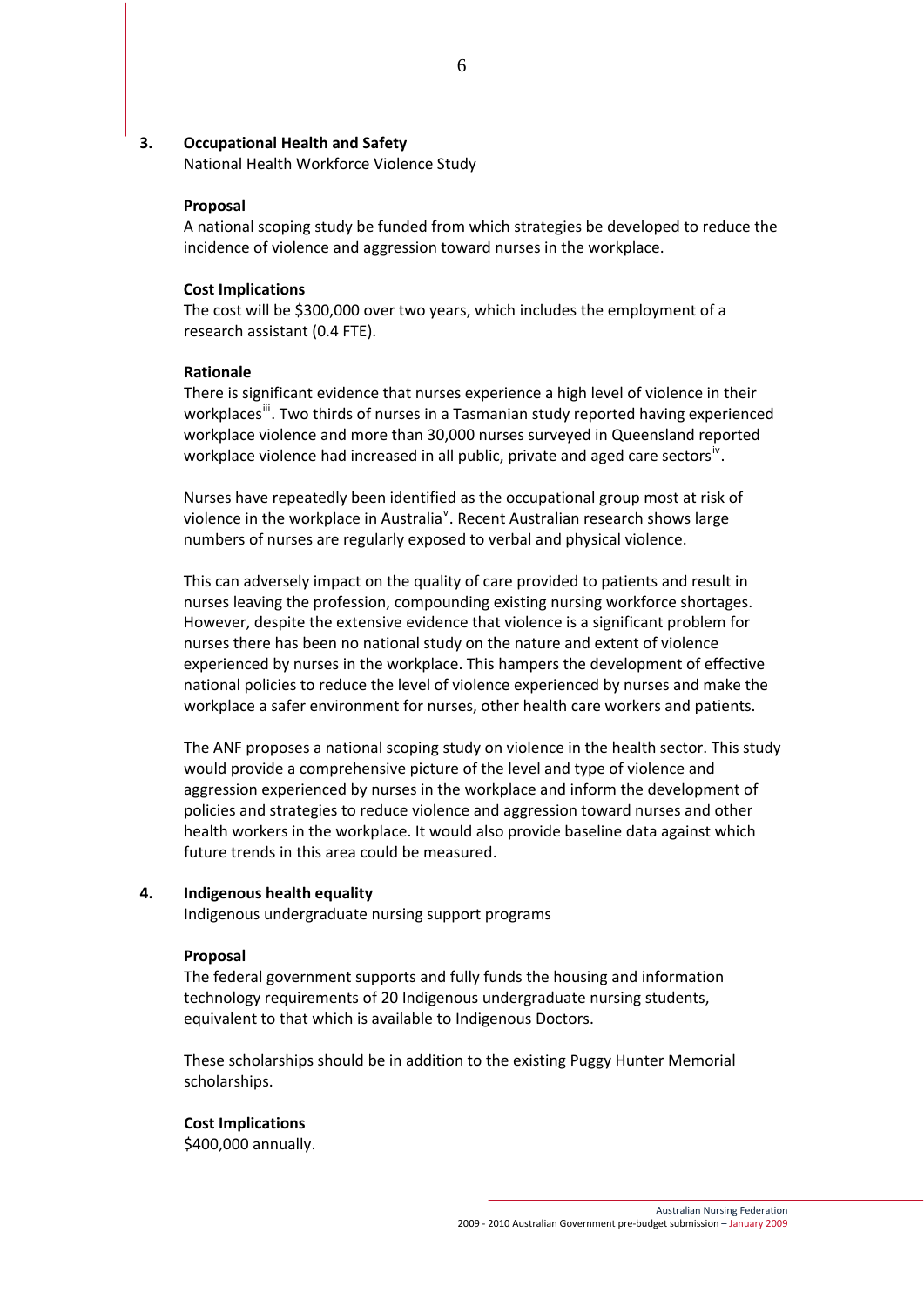#### **Rationale**

The aim of the Scheme is to assist in increasing the number of Aboriginal and Torres Strait Islander people with professional nursing qualifications.

With Indigenous health now rightly gaining the national attention it deserves, it is timely to promote nursing as a career amongst Indigenous people.

The ANF is aware one of the barriers to Indigenous health workers extending their education to the level of Registered Nurse is the requirement they attend a university remote to their own community.

The thought of leaving their community to go to a distant university without any support is daunting and often a big enough disincentive to prevent them pursuing the potential benefits that a formal qualification in nursing would bring.

If these Indigenous health workers had access to a professional mentor and supported housing while at university, this would go some way to prevent the isolation associated with being at university and away from family and community. Support throughout transition to university life and the rigors of the university education system could also be addressed by such a program.

 i

ii Nursing staff are defined as registered nurses, enrolled nurses and those employed to assist in the provision of nursing care or nursing services, such as assistants in nursing and personal care assistants<br>iii Farrell, G.A., Bobrowski, C. and Bobrowski, P., 2006. Scoping workplace aggression in nursing: findings from and Australian

*study.* Journal of Advanced Nursing, 55(6):778‐787

iv Hegney, D., Eley, R., Plank, A., Buikstra, E. and Parker, V., 2006, *Workplace violence in Queensland, Australia: the results of <sup>a</sup>*

 $V$  Lyneham, J., 2000, *Violence in NSW emergency departments*, Australian Journal of Advanced Nursing, 18:2